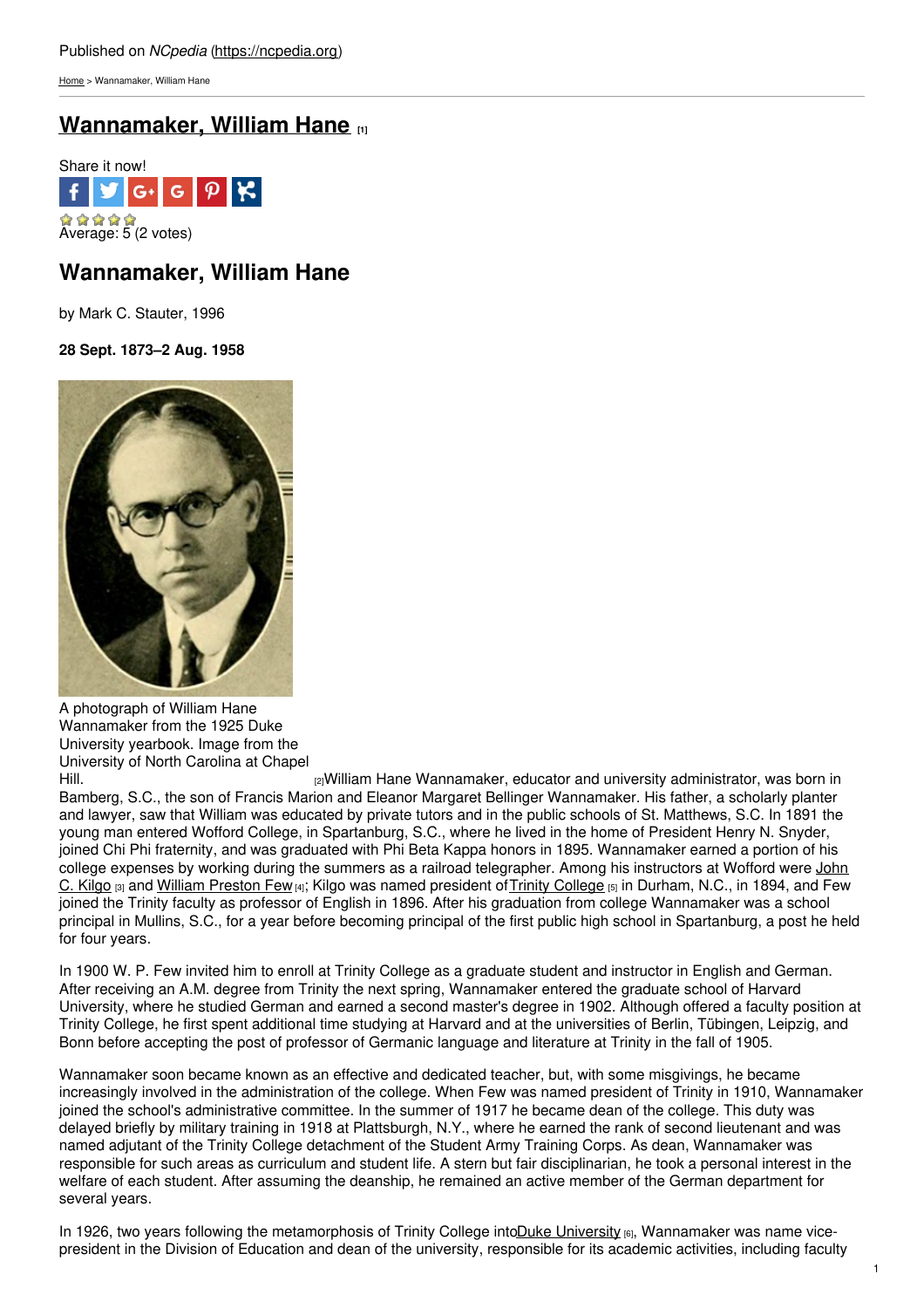recruitment and development. He also continued as dean of Trinity College, now the undergraduate men's unit, until 1942. Under the "triumvirate" of President W. P. Few, Vice-President Robert L. [Flowers](https://ncpedia.org/biography/flowers-robert-lee) [7], and Wannamaker, Duke University became a respected leader of higher education in the South.

In addition to his administrative duties, Wannamaker was an editor of the*South Atlantic Quarterly* (1919–55) and for many years headed the university's faculty committee on athletics. In the latter role he was largely responsible for the growth and success of the school's intercollegiate sports program. He brought famed football coach Wallace Wade to Duke and supported the construction of new athletic facilities, but he was equally concerned about the proper relationship between academic and athletic affairs. He represented the university in the Southern Conference and for several terms was president of that rule-making athletic body.

Active as well in civic affairs, Wannamaker served on the [Durham](https://ncpedia.org/geography/durham) County <sup>8</sup> (1916–18) and city (1923–47) boards of education; he was chairman of the city board for twenty-two years (1925–47). He was a trustee of Durham's Watts Hospital and an active Rotarian. During World War II he was a member of both the university and state Councils of Defense.

Wannamaker was small in stature and unassuming by nature, but his industriousness and diligence made him a most successful administrator. He was awarded honorary degrees by Wofford College (Litt.D., 1917) and Duke University (LL.D., 1953). On his retirement in 1948 he was named vice-chancellor of Duke University, an advisory post with lifetime tenure. A dormitory and a roadway at Duke are named in his honor, and a portrait of "Dean" Wannamaker, given by former students, hangs in the Duke University Library.

Wannamaker married Isabel Stringfellow (d. 1957) of Chester, S.C., on 30 June 1903. They had four children: Margaret Elizabeth, William Hane, Isabel, and Harriet Foote. Wannamaker, a Democrat and a Methodist, died in Pinebluff and was buried in Maplewood Cemetery, Durham.

#### **References:**

*Duke Alumni Register* (May 1925).

J. Skottowe Wannamaker, *The Wannamaker, Salley, Mackay, and Bellinger Families* (1937).

William Hane [Wannamaker](http://library.duke.edu/rubenstein/findingaids/uawanna/) Papers (Duke University Archives, Durham). [9]

*Who's Who in America* (1948–49).

#### **Additional Resources:**

Durden, Robert F. **"**Wannamaker Knew How to Get Things Done."*Duke Dialogue.* August 21, 1998. <http://library.duke.edu/uarchives/history/histnotes/wannamaker-dean.html> [10] (accessed November 12, 2013).

"Portrait of William Hane Wannamaker." Perkins Library, Duke University. <http://dukespace.lib.duke.edu/dspace/handle/10161/1674?show=full> [11] (accessed November 12, 2013).

#### **Image Credits:**

"William Hane Wannamaker Dean of Trinity College and Professor of German." Photograph.*The Chanticleer* vol. 12. Durham, N.C.: Senior Class of Trinity College of Duke University. 1925. 19. <http://library.digitalnc.org/cdm/ref/collection/yearbooks/id/1738> [2] (accessed November 12, 2013).

### **Subjects:**

[Biographies](https://ncpedia.org/category/subjects/biography-term) [12] [Educators](https://ncpedia.org/category/subjects/educators) [13] Public [officials](https://ncpedia.org/category/subjects/public-officials) [14] **Authors:** [Stauter,](https://ncpedia.org/category/authors/stauter-mark-c) Mark C. [15] **Origin - location:** [Durham](https://ncpedia.org/category/origin-location/piedmont/d) County [16] [Durham](https://ncpedia.org/category/origin-location/piedmont-8)  $[17]$ Duke [University](https://ncpedia.org/category/origin-location/piedmon-34) [18] **From:** Dictionary of North Carolina [Biography,](https://ncpedia.org/category/entry-source/dictionary-no) University of North Carolina Press.[19]

1 January 1996 | Stauter, Mark C.

**Source URL:** https://ncpedia.org/biography/wannamaker-william-hane

#### **Links**

<sup>[1]</sup> https://ncpedia.org/biography/wannamaker-william-hane

<sup>[2]</sup> http://library.digitalnc.org/cdm/ref/collection/yearbooks/id/1738

<sup>[3]</sup> https://ncpedia.org/biography/kilgo-john-carlisle

<sup>[4]</sup> https://ncpedia.org/biography/few-william-preston